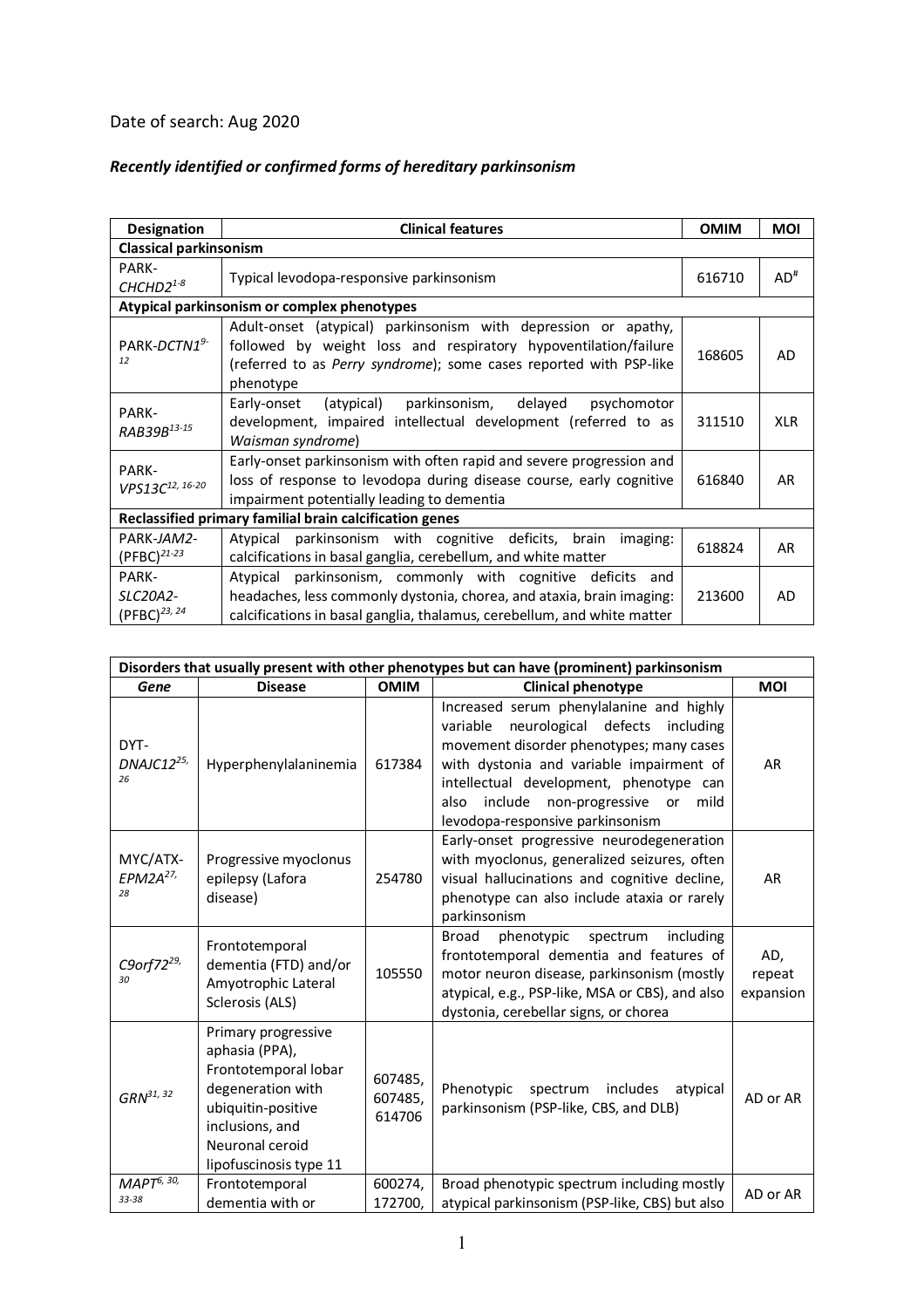|                                   | without parkinsonism,                               | 601104, | features of motor neuron disease (eg, ALS);                                                                                                                                                                                                                                                      |           |
|-----------------------------------|-----------------------------------------------------|---------|--------------------------------------------------------------------------------------------------------------------------------------------------------------------------------------------------------------------------------------------------------------------------------------------------|-----------|
|                                   | Pick disease,                                       | 260540  | susceptibility locus for PD (OMIM: 168600)                                                                                                                                                                                                                                                       |           |
|                                   | Progressive                                         |         |                                                                                                                                                                                                                                                                                                  |           |
|                                   | supranuclear palsy,                                 |         |                                                                                                                                                                                                                                                                                                  |           |
|                                   | Progressive atypical                                |         |                                                                                                                                                                                                                                                                                                  |           |
|                                   | supranuclear palsy                                  |         | Neurological<br>disorder<br>with<br>variable                                                                                                                                                                                                                                                     |           |
| PDE8B39-43                        | Autosomal dominant<br>striatal degeneration         | 609161  | movement abnormalities due to striatal<br>dysfunction; phenotypic spectrum includes<br>slowly progressive parkinsonism (mainly<br>bradykinesia and rigidity, usually no tremor)<br>without response to levodopa, as well as<br>dysarthria, gait disturbances, and brisk<br>(lower limb) reflexes | <b>AD</b> |
| <b>PDGFRB-</b><br>$(PFBC)^{*,44}$ | Idiopathic basal ganglia<br>calcification-4 (IBGC4) | 615007  | Many asymptomatic carriers, prominent<br>late-onset parkinsonism and<br>cognitive<br>impairment in a minority of patients, brain<br>imaging: calcification most commonly in<br>basal ganglia                                                                                                     | AD        |
| $XPR1-$<br>$(PFBC)^{*,45}$        | Idiopathic basal ganglia<br>calcification-6 (IBGC6) | 616413  | Neurodegenerative disorder with adult onset<br>neuropsychiatric and movement disorders<br>including parkinsonism,<br>dystonia,<br>gait<br>abnormalities, chorea,<br>psychosis,<br>and<br>dementia, brain imaging: calcification most<br>commonly in basal ganglia                                | AD        |

AD = autosomal dominant, AR = autosomal recessive, CBS = corticobasal syndrome, DLB = Dementia with Lewy bodies, MOI = mode of inheritance, MSA = multiple system atrophy, OMIM = Online Mendelian Inheritance in Man (https://www.omim.org/about), PSP = progressive supranuclear palsy, XLR = x-linked recessive

# In addition to pathogenic variants as monogenic causes of the disease, some of the reported variants in *CHCHD2* represent

genetic risk factors also occurring in a considerable but lower number of control individuals when compared to PD patients.

\* These genes were previously included in the list of primary familial brain calcification.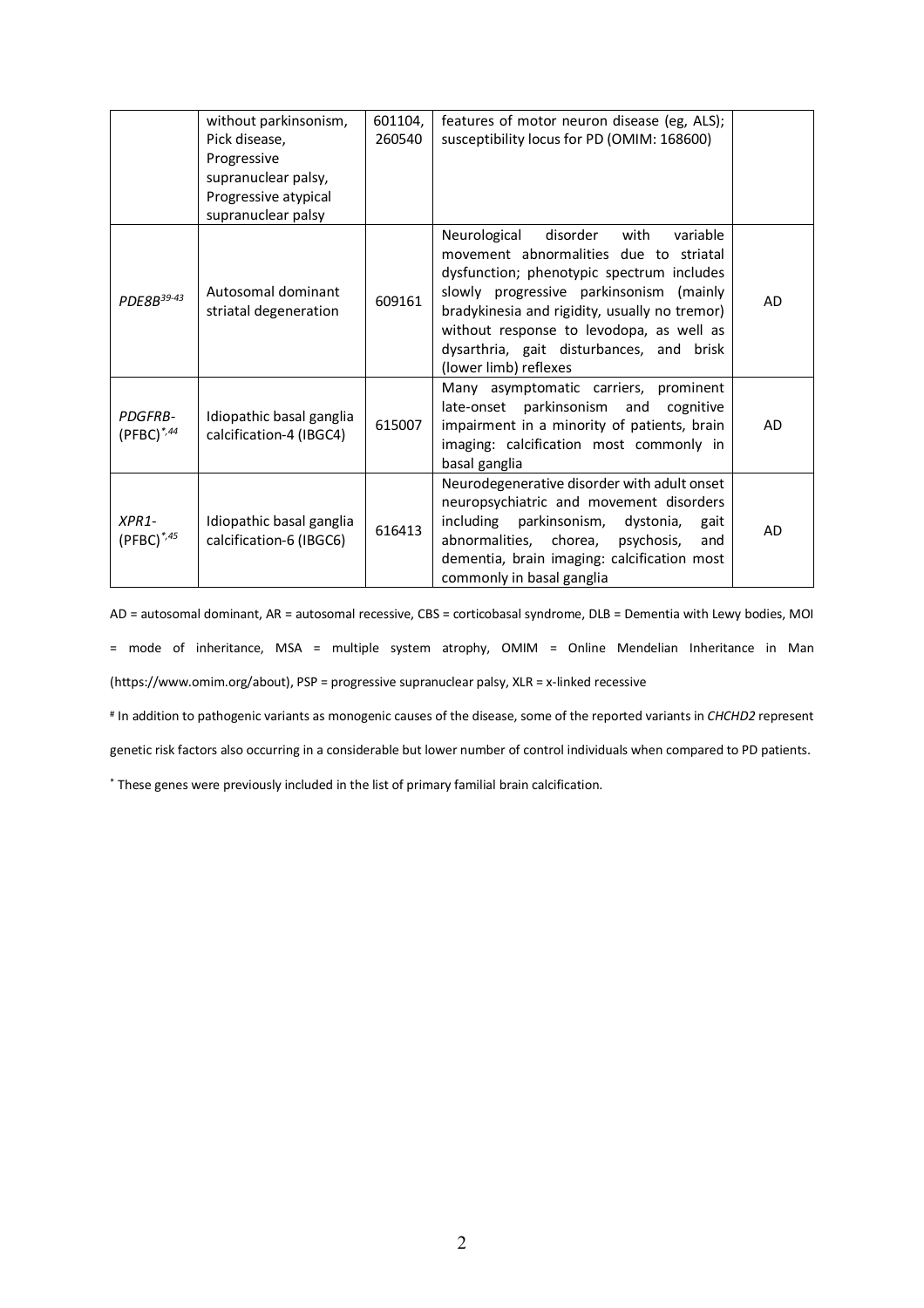## **References**

1. Funayama M, Ohe K, Amo T, et al. CHCHD2 mutations in autosomal dominant late-onset Parkinson's disease: a genome-wide linkage and sequencing study. Lancet Neurol 2015;14(3):274-282.

2. Jansen IE, Bras JM, Lesage S, et al. CHCHD2 and Parkinson's disease. Lancet Neurol 2015;14(7):678-679.

3. Shi CH, Mao CY, Zhang SY, et al. CHCHD2 gene mutations in familial and sporadic Parkinson's disease. Neurobiol Aging 2016;38:217 e219-217 e213.

4. Koschmidder E, Weissbach A, Bruggemann N, Kasten M, Klein C, Lohmann K. A nonsense mutation in CHCHD2 in a patient with Parkinson disease. Neurology 2016;86(6):577-579.

5. Ikeda A, Matsushima T, Daida K, et al. A novel mutation of CHCHD2 p.R8H in a sporadic case of Parkinson's disease. Parkinsonism Relat Disord 2017;34:66-68.

6. Li N, Wang L, Zhang J, et al. Whole-exome sequencing in early-onset Parkinson's disease among ethnic Chinese. Neurobiol Aging 2020;90:150 e155-150 e111.

7. Zheng R, Jin CY, Chen Y, et al. Analysis of rare variants of autosomal-dominant genes in a Chinese population with sporadic Parkinson's disease. Mol Genet Genomic Med 2020;8(10):e1449.

8. Yang N, Zhao Y, Liu Z, et al. Systematically analyzing rare variants of autosomal-dominant genes for sporadic Parkinson's disease in a Chinese cohort. Neurobiol Aging 2019;76:215 e211-215 e217.

9. Farrer MJ, Hulihan MM, Kachergus JM, et al. DCTN1 mutations in Perry syndrome. Nat Genet 2009;41(2):163-165.

10. Konno T, Ross OA, Teive HAG, Slawek J, Dickson DW, Wszolek ZK. DCTN1-related neurodegeneration: Perry syndrome and beyond. Parkinsonism Relat Disord 2017;41:14-24.

11. Mishima T, Fujioka S, Tomiyama H, et al. Establishing diagnostic criteria for Perry syndrome. J Neurol Neurosurg Psychiatry 2018;89(5):482-487.

12. Wittke C, Petkovic S, Dobricic V, et al. Genotype-Phenotype Relations for the Atypical Parkinsonism Genes: MDSGene Systematic Review. Mov Disord 2021;36(7):1499-1510.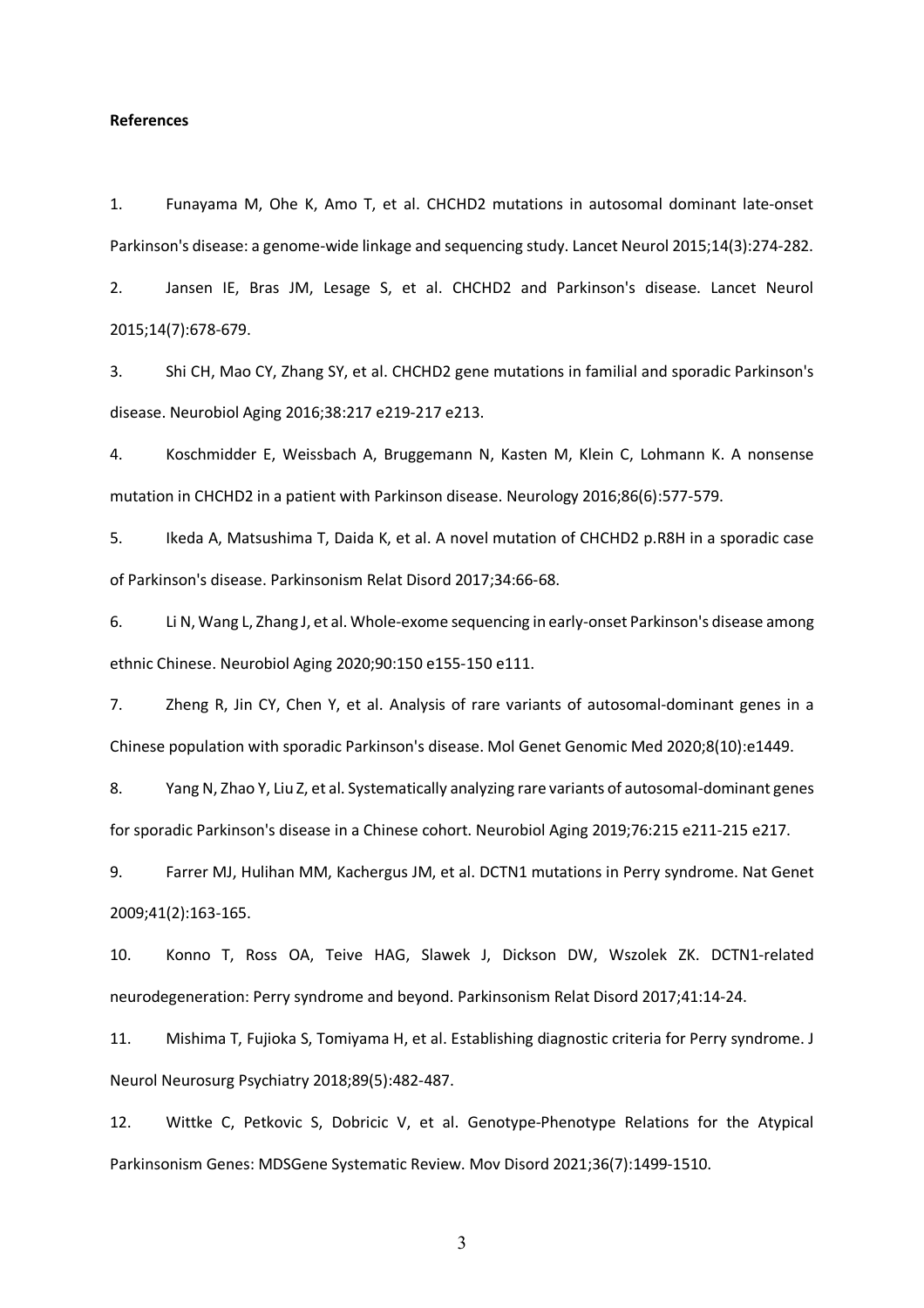13. Wilson GR, Sim JC, McLean C, et al. Mutations in RAB39B cause X-linked intellectual disability and early-onset Parkinson disease with alpha-synuclein pathology. Am J Hum Genet 2014;95(6):729- 735.

14. Puschmann A. New Genes Causing Hereditary Parkinson's Disease or Parkinsonism. Curr Neurol Neurosci Rep 2017;17(9):66.

15. Tang BL. Rabs, Membrane Dynamics, and Parkinson's Disease. J Cell Physiol 2017;232(7):1626- 1633.

16. Lesage S, Drouet V, Majounie E, et al. Loss of VPS13C Function in Autosomal-Recessive Parkinsonism Causes Mitochondrial Dysfunction and Increases PINK1/Parkin-Dependent Mitophagy. Am J Hum Genet 2016;98(3):500-513.

17. Schormair B, Kemlink D, Mollenhauer B, et al. Diagnostic exome sequencing in early-onset Parkinson's disease confirms VPS13C as a rare cause of autosomal-recessive Parkinson's disease. Clin Genet 2018;93(3):603-612.

18. Darvish H, Bravo P, Tafakhori A, et al. Identification of a large homozygous VPS13C deletion in a patient with early-onset Parkinsonism. Mov Disord 2018;33(12):1968-1970.

19. Smaili I, Tesson C, Regragui W, et al. Gene Panel Sequencing Identifies Novel Pathogenic Mutations in Moroccan Patients with Familial Parkinson Disease. J Mol Neurosci 2021;71(1):142-152.

20. Zhao Y, Qin L, Pan H, et al. The role of genetics in Parkinson's disease: a large cohort study in Chinese mainland population. Brain 2020;143(7):2220-2234.

21. Cen Z, Chen Y, Chen S, et al. Biallelic loss-of-function mutations in JAM2 cause primary familial brain calcification. Brain 2020;143(2):491-502.

22. Schottlaender LV, Abeti R, Jaunmuktane Z, et al. Bi-allelic JAM2 Variants Lead to Early-Onset Recessive Primary Familial Brain Calcification. Am J Hum Genet 2020;106(3):412-421.

23. Balck A, Schaake S, Kuhnke NS, et al. Genotype-Phenotype Relations in Primary Familial Brain Calcification: Systematic MDSGene Review. Mov Disord 2021.

24. Wang C, Li Y, Shi L, et al. Mutations in SLC20A2 link familial idiopathic basal ganglia calcification with phosphate homeostasis. Nat Genet 2012;44(3):254-256.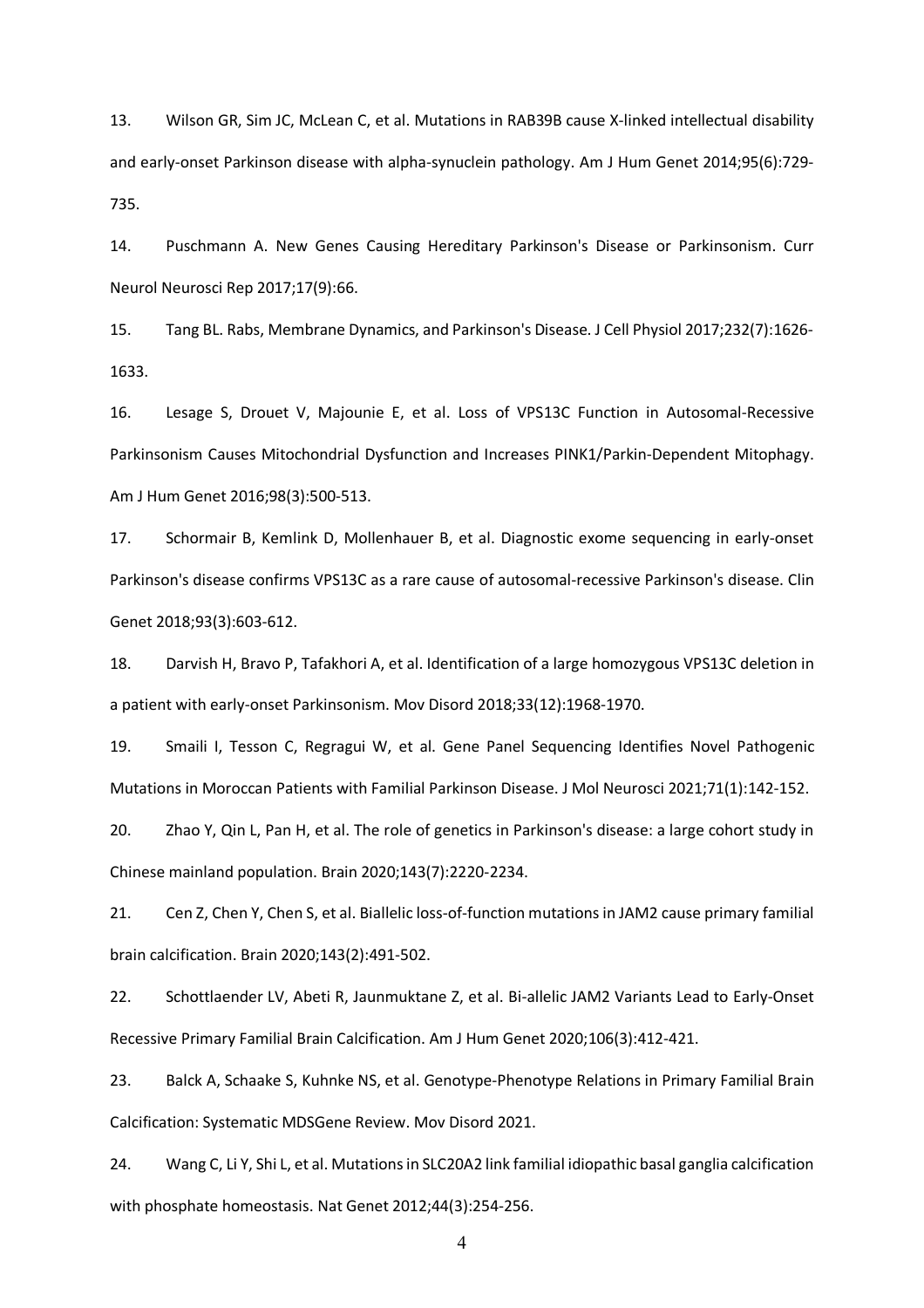25. Anikster Y, Haack TB, Vilboux T, et al. Biallelic Mutations in DNAJC12 Cause Hyperphenylalaninemia, Dystonia, and Intellectual Disability. Am J Hum Genet 2017;100(2):257-266.

26. Straniero L, Guella I, Cilia R, et al. DNAJC12 and dopa-responsive nonprogressive parkinsonism. Ann Neurol 2017;82(4):640-646.

27. Lynch DS, Wood NW, Houlden H. Late-onset Lafora disease with prominent parkinsonism due to a rare mutation in EPM2A. Neurol Genet 2016;2(5):e101.

28. Yildiz EP, Yesil G, Ozkan MU, Bektas G, Caliskan M, Ozmen M. A novel EPM2A mutation in a patient with Lafora disease presenting with early parkinsonism symptoms in childhood. Seizure 2017;51:77-79.

29. Wilke C, Pomper JK, Biskup S, Puskas C, Berg D, Synofzik M. Atypical parkinsonism in C9orf72 expansions: a case report and systematic review of 45 cases from the literature. J Neurol 2016;263(3):558-574.

30. Lin CH, Chen PL, Tai CH, et al. A clinical and genetic study of early-onset and familial parkinsonism in taiwan: An integrated approach combining gene dosage analysis and next-generation sequencing. Mov Disord 2019;34(4):506-515.

31. Yabe I, Yaguchi H, Kato Y, et al. Mutations in bassoon in individuals with familial and sporadic progressive supranuclear palsy-like syndrome. Sci Rep 2018;8(1):819.

32. Chang KH, Lee GC, Huang CC, et al. Genetic and functional characters of GRN p.T487I mutation in Taiwanese patients with atypical parkinsonian disorders. Parkinsonism Relat Disord 2018;51:61-66.

33. Ogaki K, Li Y, Takanashi M, et al. Analyses of the MAPT, PGRN, and C9orf72 mutations in Japanese patients with FTLD, PSP, and CBS. Parkinsonism Relat Disord 2013;19(1):15-20.

34. Strafela P, Plesko J, Magdic J, et al. Familial tauopathy with P364S MAPT mutation: clinical course, neuropathology and ultrastructure of neuronal tau inclusions. Neuropathol Appl Neurobiol 2018;44(6):550-562.

35. Mazzon G, Menichelli A, Fabretto A, Cattaruzza T, Manganotti P. A new MAPT deletion in a case of speech apraxia leading to corticobasal syndrome. Neurocase 2018;24(3):140-144.